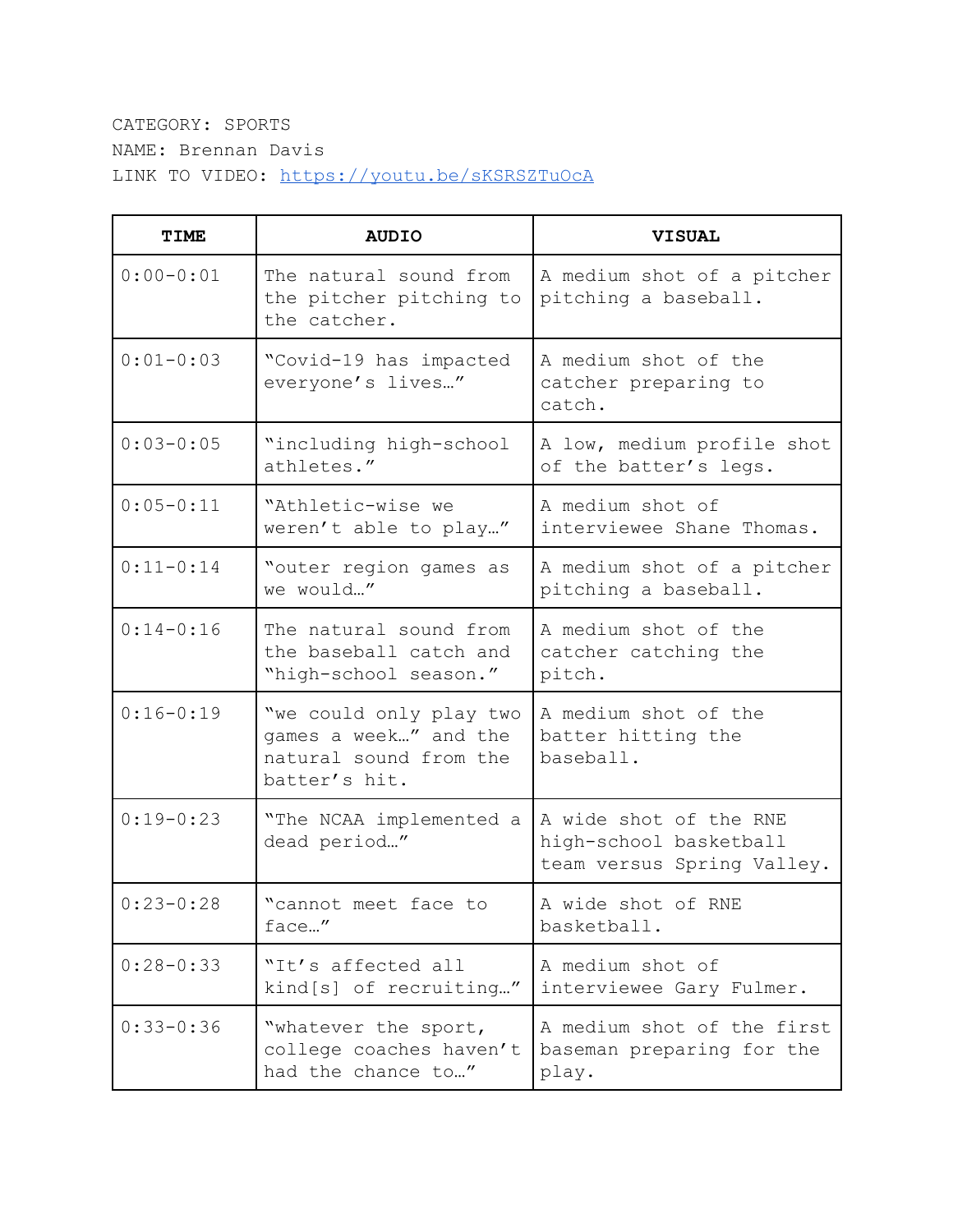| $0:36 - 0:39$ | "because of covid<br>restrictions, they have<br>not been allowed to go<br>out."               | A wide shot of the first<br>baseman catching a throw<br>to get the batter out.          |
|---------------|-----------------------------------------------------------------------------------------------|-----------------------------------------------------------------------------------------|
| $0:39 - 0:40$ | A natural sound pop<br>from the batter hitting<br>and the team cheering.                      | A medium profile shot of<br>the batter hitting the<br>ball then running to 1st<br>base. |
| $0:40-0:43$   | "Because of covid-19<br>restrictions, athletes<br>are struggling to"                          | A medium shot of the<br>pitcher throwing a pitch.                                       |
| $0:43-0:47$   | "with college coaches."<br>the natural sound pop<br>of a baseball hit.                        | A medium shot of the<br>batter hitting the<br>baseball.                                 |
| $0:47-0:53$   | "it was kinda difficult<br>not being able to see<br>the coaches"                              | A medium bust shot of<br>interviewee Amere Cherry.                                      |
| $0:53 - 0:55$ | "I sent films to<br>coaches" and the<br>natural sound of shoes<br>on the basketball<br>court. | A tight blur-in shot of<br>Amere's back while<br>preparing to defend in<br>basketball.  |
| $0:55 - 1:01$ | "a lot of coaches liked<br>my highlight[s]" and<br>basketball natural<br>sound.               | A wide shot of Amere<br>dribbling in the game.                                          |
| $1:01 - 1:04$ | "calling my phone"                                                                            | A medium bust shot of<br>Amere Cherry's interview.                                      |
| $1:04-1:07$   | "It was very difficult<br>because coaches over<br>the summer couldn't"                        | A medium bust shot of<br>interviewee Shane Thomas.                                      |
| $1:07 - 1:11$ | "I had to send in a<br>bunch of videos"                                                       | A low medium shot of Shane<br>throwing the ball back to<br>the pitcher.                 |
| $1:11 - 1:12$ | The natural sound of a<br>pitch being thrown and                                              | A wide shot of the pitcher<br>pitching the ball.                                        |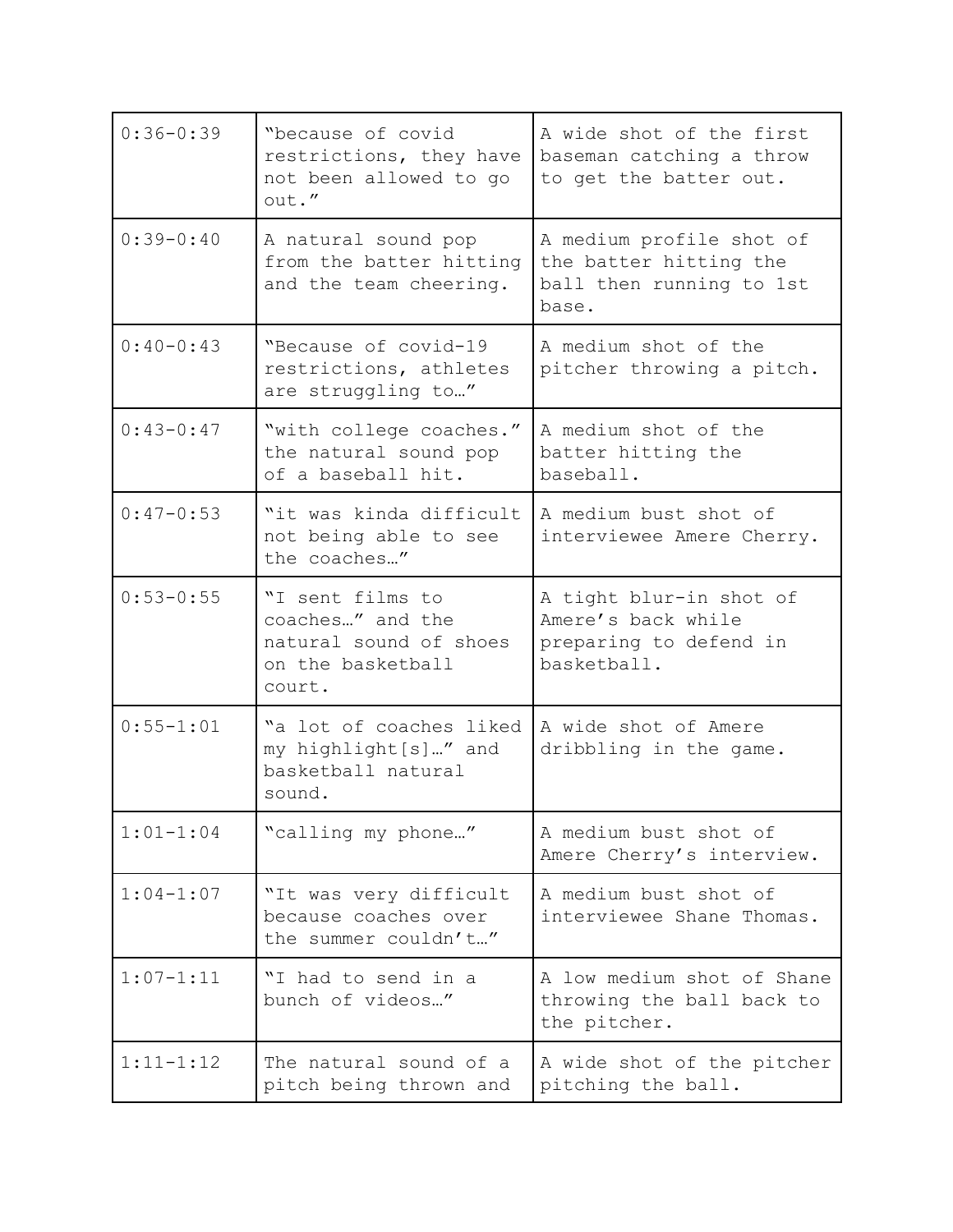|               | caught.                                                                                   |                                                                                                            |
|---------------|-------------------------------------------------------------------------------------------|------------------------------------------------------------------------------------------------------------|
| $1:12 - 1:15$ | "U[of]SC tight ends<br>coach Erik Kimry"                                                  | A wide shot of the batter<br>preparing for the ball.                                                       |
| $1:15 - 1:17$ | "social media is more<br>important now"                                                   | A batter on deck<br>practicing his pitch<br>reaction.                                                      |
| $1:17 - 1:19$ | The natural sound of a<br>baseball hit and team<br>anticipation.                          | A medium shot of a batter<br>hitting a pitch.                                                              |
| $1:19 - 1:25$ | "100% of our recruiting<br>is happening now<br>through"                                   | A bust shot of UofSC tight<br>ends coach, Erik Kimry.                                                      |
| $1:25 - 1:29$ | "Zoom meetings,<br>Instagram tags"                                                        | A wide shot of a<br>basketball player<br>dribbling and passing.                                            |
| $1:29 - 1:31$ | "Twitter DMs and<br>texting"                                                              | A medium bust shot of a<br>basketball player shooting<br>a free throw.                                     |
| $1:31 - 1:35$ | "Without being able to<br>meet with athletes"                                             | A medium shot of two<br>batters on deck practicing<br>their swings with a blur<br>transition from the net. |
| $1:35 - 1:39$ | "on social media and<br>game film" and the<br>natural sound of a<br>pitch and hit.        | A medium shot of the<br>pitcher pitching to the<br>batter.                                                 |
| $1:39 - 1:46$ | "A lot of times you'll<br>have a kid come to camp<br>for 2 or 3 years"                    | A medium bust shot of<br>Coach Erik Kimry's<br>interview through Zoom.                                     |
| $1:46 - 1:49$ | "How much does he<br>really weigh?" and the<br>natural sound of the<br>band and the team. | A medium shot of the<br>offensive lineman blocking<br>the opposing team.                                   |
| $1:49 - 1:52$ | "I think it puts a<br>premium on those" and                                               | A medium shot of a<br>basketball player                                                                    |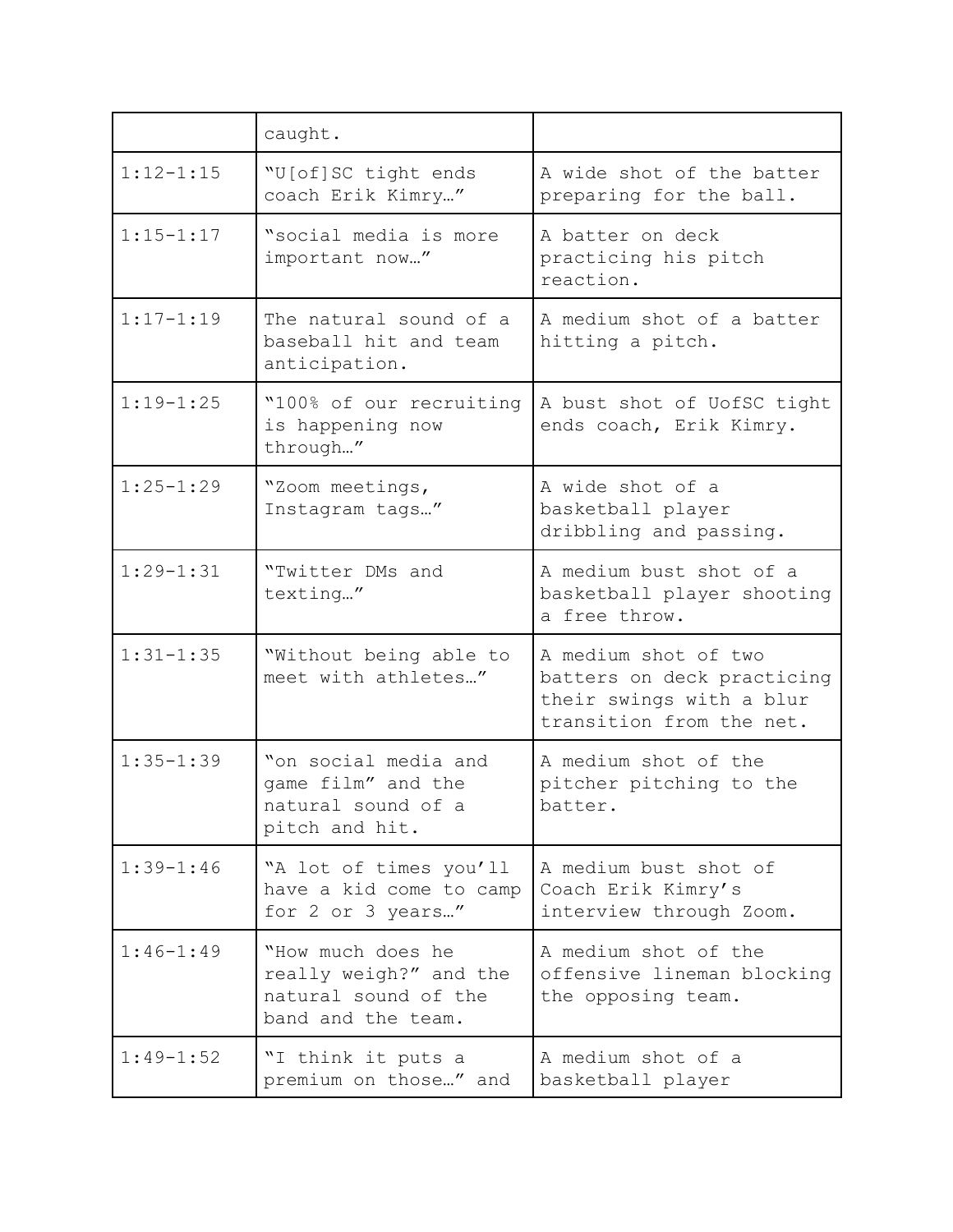|               | basketball natural<br>sound.                                                      | receiving a pass.                                                          |
|---------------|-----------------------------------------------------------------------------------|----------------------------------------------------------------------------|
| $1:52 - 1:54$ | "film evaluations." and<br>the natural sound pop<br>of a baseball hit.            | A wide shot of a baseball<br>batter hitting the ball.                      |
| $1:54 - 1:56$ | "New Richland Northeast<br>head football coach"<br>and football natural<br>sound. | A wide shot of the<br>football defense stopping<br>the run.                |
| $1:56 - 1:58$ | "Walter Wilson has tips<br>for athletes" and<br>baseball natural sound.           | A wide shot of the batter<br>taking a pitch.                               |
| $1:58 - 2:00$ | "to stand out in front<br>of college coaches"<br>and basketball natural<br>sound. | A wide shot of the<br>basketball team working<br>their way down the court. |
| $2:00-2:05$   | "First thing is you<br>need to get grades"                                        | A wide bust shot of Walter<br>Wilson's interview.                          |
| $2:05 - 2:08$ | "more than any time."<br>and football natural<br>sound.                           | A wide shot of the<br>football line blitzing.                              |
| $2:08 - 2:10$ | "a school that's going<br>strictly after" and<br>basketball natural<br>sound.     | A wide shot of the<br>basketball tip-off.                                  |
| $2:10-2:13$   | "The best thing a kid<br>can do" and basketball<br>natural sound.                 | A medium shot of a<br>basketball player<br>dribbling and passing.          |
| $2:13 - 2:15$ | "is get their GPA up"                                                             | A medium bust shot from<br>Coach Wilson's interview.                       |
| $2:15 - 2:18$ | "NCAA Division I is<br>planning on ending"<br>and basketball natural<br>sound.    | A medium shot of a<br>basketball defender<br>blocking a lay-up.            |
| $2:18 - 2:20$ | "the recruiting dead                                                              | A profile bust shot of a                                                   |